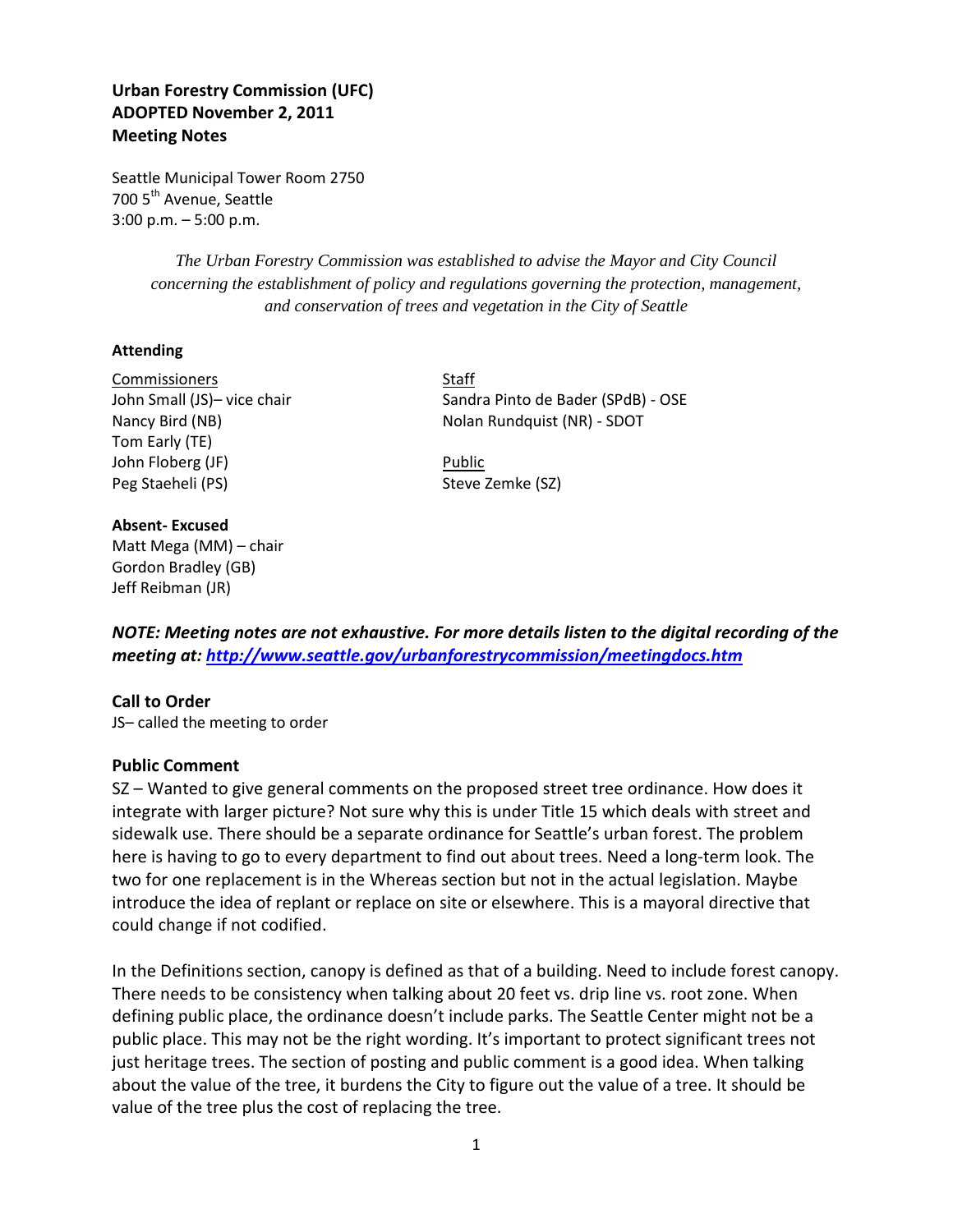#### **Approve October 5 meeting notes**

**ACTION**: **A motion was made to approve the October 5 meeting notes as written. The motion was seconded and carried.**

#### **DPD response to UFC recommendation for Shoreline Master Plan**

JS – most of the UFC comments to DPD on the Shoreline Master Plan were adopted. JS went through the email he sent out:

*DPD's responses to our comment include two requests for more information and one that I believe requires further input from our commission. I have provided suggested responses in order to facilitate a rapid response required by our meeting schedule and the due date for comments on the second draft ordinance which is December 6, 2011.*

*Item 1: We received a request by DPD for language we suggested prohibiting land disturbance within the critical root zone of trees during activities related to vegetation and impervious surface management activities:*

*We suggest that in sections 23.60.190.D.1.b and 23.60.190.E.1.b the existing language, "land disturbance is minimized and kept within the planting area; and," be changed to, "land disturbance is minimized, limited to the planting area and does not include the critical root zone of any tree over 6" DBH."*

*Item 2: We do not feel that our comment (#22 under your responses to comments on environmental quality) has been addressed. We suggest that the term, "native vegetation," as it is applied to the restoration of site vegetation in the Shoreline Setback Zone and the Shoereline District throughout section 23.60. 190 be changed to, native vegetation consisting of a mix of groundcover, shrub and tree species adapted to the site conditions." to 23.60.152*

*Item 3: We received a request by DPD for language we suggested We received a request by DPD for language we suggested to make more clear the professional standard for the qualifications of persons preparing revegetation/ restoration plans. We state that the standard of training and expertise related to the type of ecological environment where the work will occur," is vague and lacks objective standards such as professional accreditation or state licensing requirements." This is in reference to the following section* 

#### *23.60.190 Vegetation and impervious surface management*

#### *A. Application and plans*

*1. An application and a plan are required for all actions allowed under this Section 23.60.190, unless specifically provided otherwise in this Section 23.60.190.*

*2. Applications shall be made on the form approved by the Director.*

*3. Plans prepared under this Section 23.60.190. shall be consistent with the standards promulgated by the Director and with best management practices.*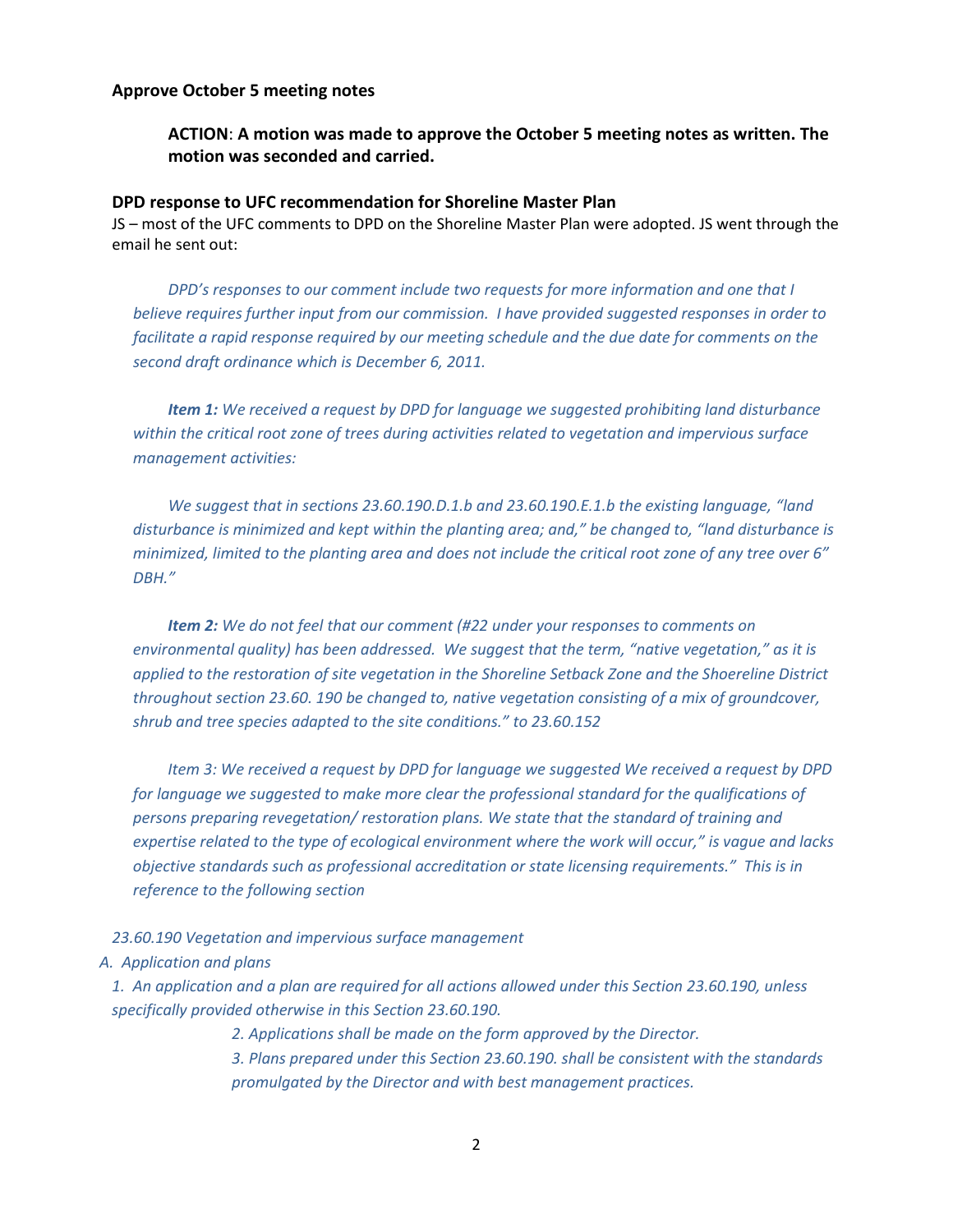*4. Plans prepared under this Section 23.60.190 shall be prepared by a qualified professional with training and experience related to the type of ecological environment where the work will occur*

*We made the comment that the code should include a more clear professional standard for the qualifications of persons preparing plans. The standard of training and expertise related to the type of ecological environment where the work will occur," is vague and lacks objective standards such as professional accreditation or state licensing requirements.*

*I* suggest we use a standard of five years of experience preparing similar plans in the particular ecological *environment where the work will occur.*

## *John W. Small ASLA*

JF – is root zone a commonly understood term> JS – yes TE – I don't know if it is in the Municipal Code. Is land disturbance defined JS – yes Discussion on native vegetation followed

## **ACTION**: **A motion was made to approve the response letter to DPD as amended. The motion was seconded and carried.**

JS will prepare a letter for Sandra to send out.

## **SDOT Street Tree Map briefing – Nolan Rundquist (SDOT)**

NR – this is not a true wiki map but is setting it up so that the public can see and interact with the information. Proceeded to demo the website and show the feedback form to modify the information on a tree or to add a new tree. The information then goes to SDOT staff for them to incorporate the information.

JF – where are you marketing this?

NR – with News Releases, SDOT blog, reLeaf website, Street tree map in main SDOT website. Has an intern working on populating and updating the inventory.

TE – using as a regulatory tool?

NR – No, hopefully people will see that trees in front of their house are theirs to maintain. They are providing links to regulations but it's more of an outreach tool inviting comments and suggestions.

PS – It would be fun to do something like the Beta testing done with the Pedestrian Master Plan, and go to a computer lab for the UFC to play with the map.

JS – it would also be nice to have a mobile application

NR – San Francisco's map is a true wiki with people giving input, people get points for accuracy and get more editing privileges.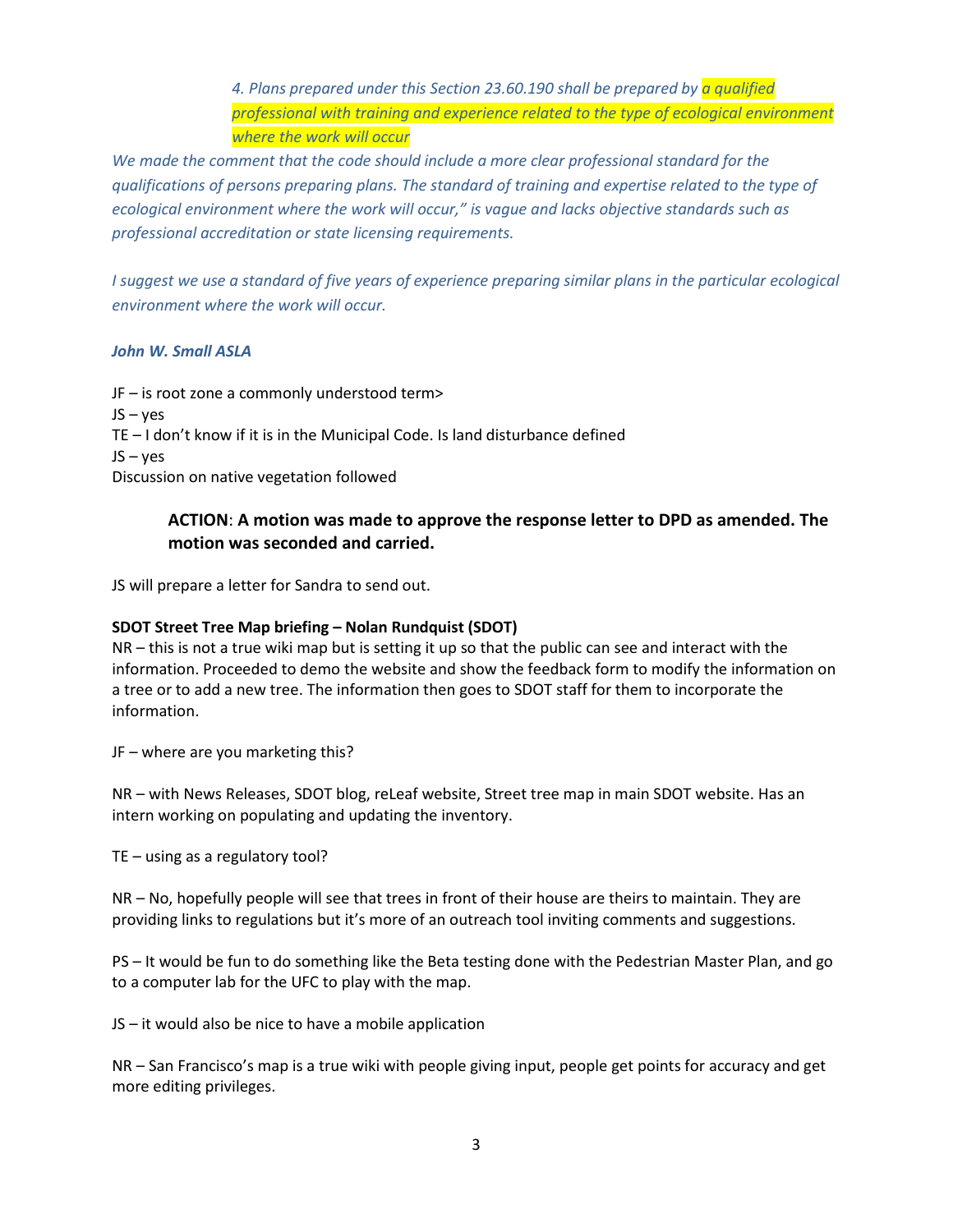JF – can this information be exported to a true wiki?

NR - yes

TE – when developing the wiki, we could add space for potential street trees to help with the planting permit system. What about pests and diseases? Are we keeping track of trees removed due to pest or disease?

NR – only if a permit is issued to remove the tree? The system uses Google maps.

JS – should have disclaimer about special accuracy. Might be worth wile to ask people to call to clarify.

NB – Interesting to see where the gaps are to increase canopy

JF – why did you do it?

NR – asked for it three years ago. This past April they said they had capacity to do it. Based it on the pothole map and used the tree information

NB – for the UFMP update it would be good to see where the trees aren't and focus on those areas

PS – can you search by age?

NR – no, but can search by diameter. Have sidewalk inventory that gives planting strip width.

PS – what about vegetation? Would you also map shrubs?

NR – we are using this for public outreach. Get people interested in trees. Maybe the Tree Ambassadors can do basic tree inventories in their neighborhoods.

JS – other messaging to accompany the map on the value of street trees, why they City is spending money on tracking.

PS – it's the way in which trees will begin to be considered infrastructure

NR – it can help with permit enforcement

TE – cross reference with street tree list

## **Finalize UFC messaging document – vote**

NB – Definition for urban forest is too broad. Take out last sentence? PS – Agree. Remove all after trees. Please send it out as a Word document

# **ACTION**: **A motion was made to approve the messaging document as amended. The motion was seconded and carried.**

## **SDOT Street Tree Ordinance discussion**

JS – I had a conversation with the City's attorney's office regarding undeveloped ROW. My neighborhood doesn't have sidewalks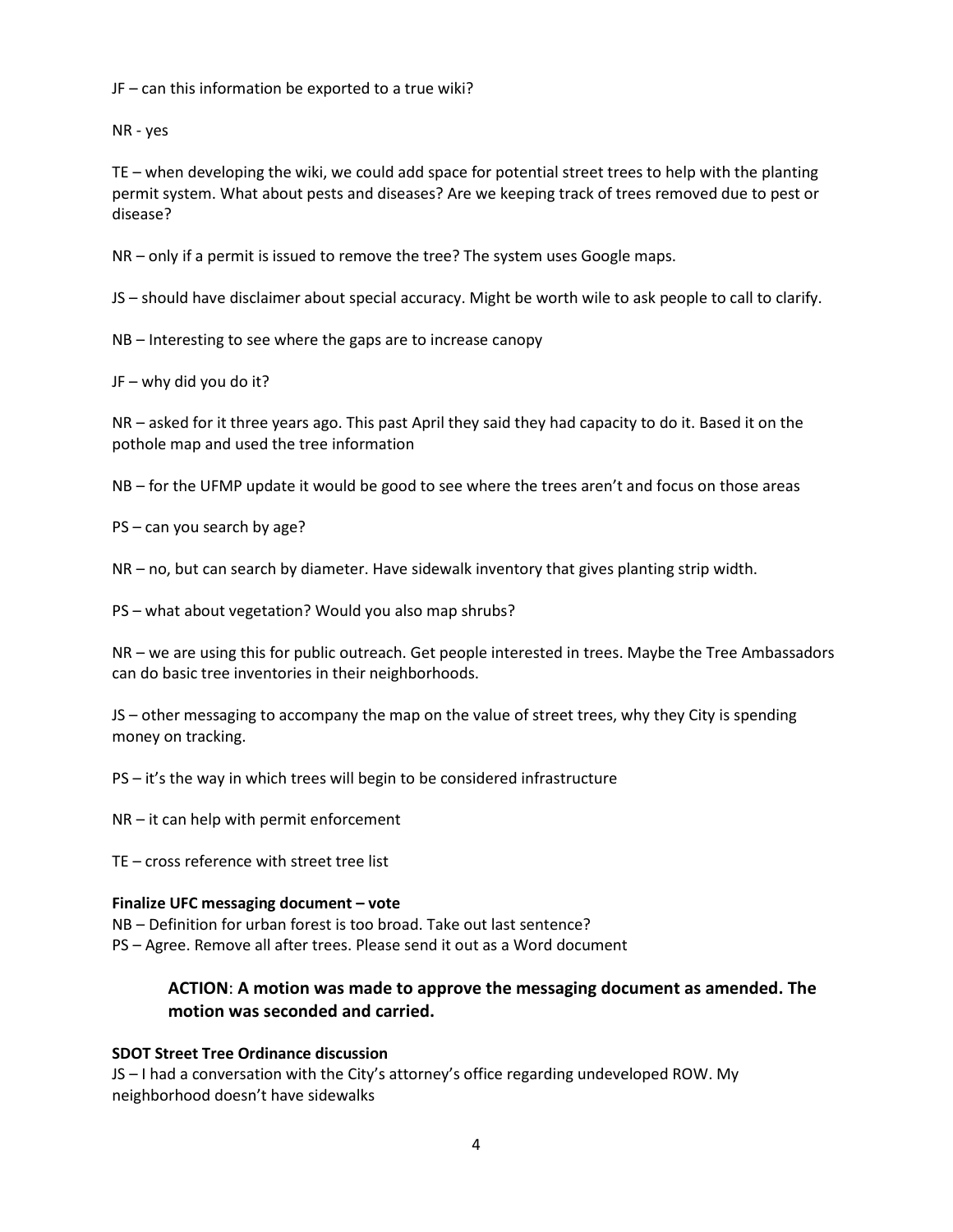PS – SCL had a different bent on mitigation, driven by health and safety and reliability issues.

JS – City agencies are subject to ordinance as well. Someone can't file a suit based on this ordinance. Concern to him that work can be done on ROW that's not covered by ROW law – it's a gray area that is not well protected.

JS – would like to see the two ordinances working together. Wouldn't mind slowing down the process on the Street Tree ordinance to have it be consistent with DPDs.

PS – this wouldn't address mitigation

TE – Gives a lot of power to permit holder. Requires SDOT staff to come back and confirm what else is needed

JF – not realistic

TE – don't know how effective that is

PS – leaves it open. Needs something to address mitigation, maintenance, communication protocols, etc. With enough flexibility for an MOU but not be silent on it. Telecommunications companies come so close to large trees and they are taken out.

TE – that's more prevalent now

JS – always wished for more similarity on the way trees in private and public property are regulated

JF – has UFC taken a stand on a unified ordinance?

NB – permitting on ROW trees could help shape the permit in private property from an IT perspective?

- JS there is no inventory of private trees
- NB Once there is a permit they will be inventoried
- JF is SDOT building something that could be added on?
- NB Now is the time to suggest that if DPD were to go the permit route, to do it like SDOT

PS – allowing Green Factor in the ROW. Would need to be addressed by both departments.

PS – maybe compare this with letter the UFC wrote to DPD. Would hate to see this one slow down. Put something in there to allow a connection between both ordinances.

Questions for DPD/SDOT staff:

1. Is there capacity to use same permit system for private trees? What conflicts might there be? 2. How does this impact the Green Factor especially for GF in the ROW

TE – the ordinance has a definition of hazard tree but does not have a rating. Might want to use a tree hazard evaluation. Use a tree risk assessment. Using AINSI A300 standard and complying with them but